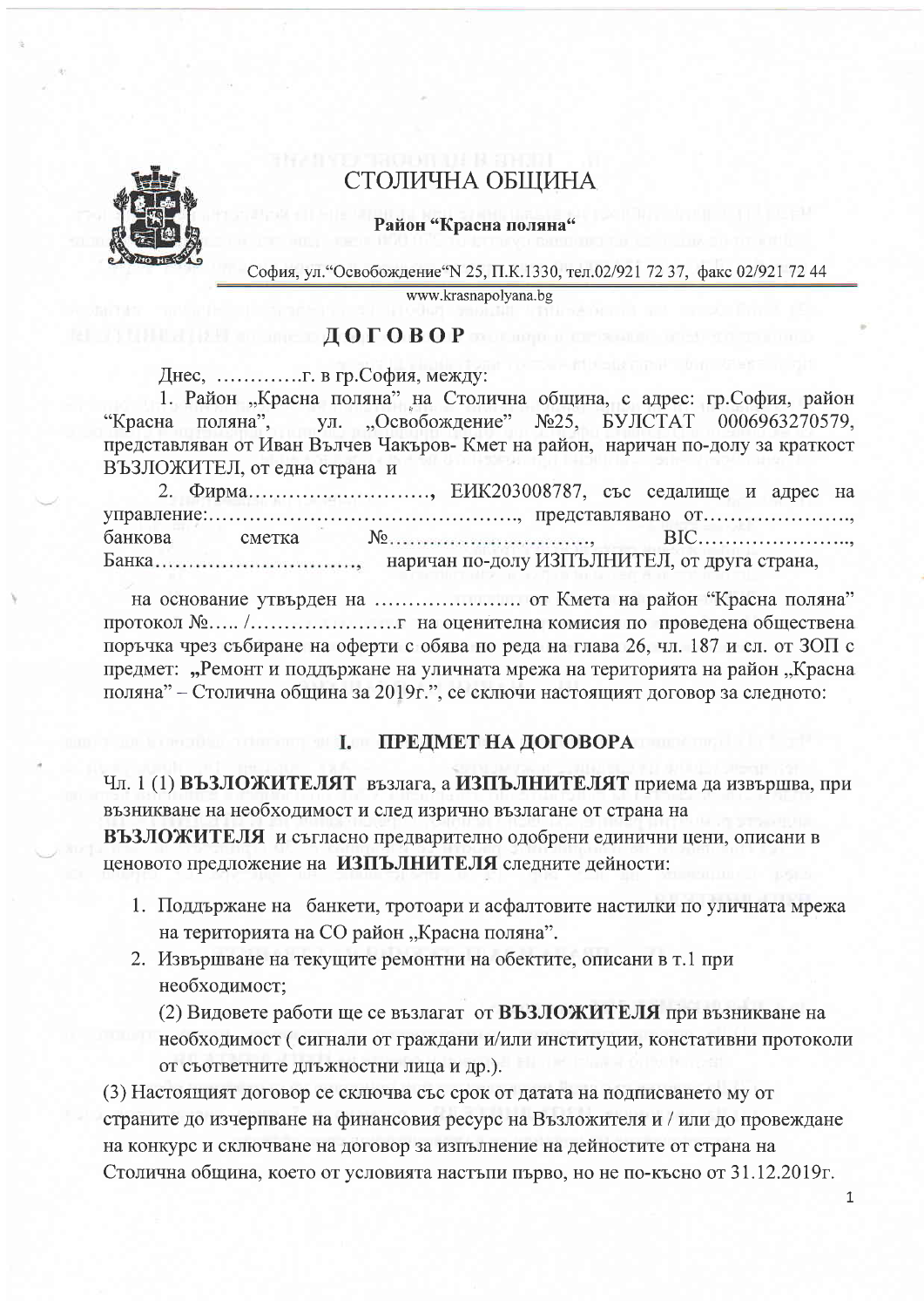#### II. ЦЕНИ И ЦЕНООБРАЗУВАНЕ

Чл.2 (1) Общата стойност на възлаганите при възникване на конкретна необходимост дейности не може да надвишава сумата от 270 000 лева. (двеста и седемдесет хиляди лева) без ДДС или 324 000.00 лева /триста двадесет и четири хиляди/ лева с ДДС.

(2) Стойността на възложените видове работи се определя и заплаща съгласно единичните цени, заложени в приетото ценовото предложение на ИЗПЪЛНИТЕЛЯ, представляващо неразделна част от настоящия договор.

(3) Заплащането на непредвидени и/или допълнително възложени дейности, които не са включени в Ценовата оферта, ще бъдат прилагани следните параметри и стойности за ценообразуване, съгласно приложеното ценово предложение:

| Параметри:                                                         | Стойност на параметрите:                  |
|--------------------------------------------------------------------|-------------------------------------------|
| Часова ставка -                                                    | $\overline{JIB}$ , / <i>H</i> . <i>H.</i> |
| Допълнителни разходи върху труда -                                 | . %                                       |
| Допълнителни разходи върху механизацията -                         | %                                         |
| ДСР върху стойността на материалите -                              | $\ldots$ %                                |
| Печалба върху вложения труд, материали и механизация -             | $\ldots$ %                                |
| Цена на вложените материали и механизация по фактурна стойност - % |                                           |

## **Ш. НАЧИН НА ПЛАЩАНЕ**

Чл. 3 (1) Приемането, отчитането и разплащането на извършените дейности ще става след представяне на следните документи: - Акт образец 19, придружен с количествена сметка за действително извършени СМР по одобрени единични цени на видовете ремонтни работи, съгласно ценовото предложение на ИЗПЪЛНИТЕЛЯ;

(2) Плащането на извършените работи се извършва в 30 (тридесет) дневен срок след подписване на акт обр. 19 и представяне на фактура от страна на ИЗПЪЛНИТЕЛЯ.

#### IV. ПРАВА И ЗАДЪЛЖЕНИЯ НА СТРАНИТЕ

#### Чл.4. ВЪЗЛОЖИТЕЛЯТ има право:

- (1) Да получи изпълнение, съответстващо на уговорено между страните и предвидено в настоящия договор и оферта на ИЗПЪЛНИТЕЛЯ.
- (2) Да участва със свой представител при приемане на съответния обект.
- (3) Да уведомява ИЗПЪЛНИТЕЛЯ писмено в 5 (пет) дневен срок след установяване на появили се в гаранционния срок дефекти.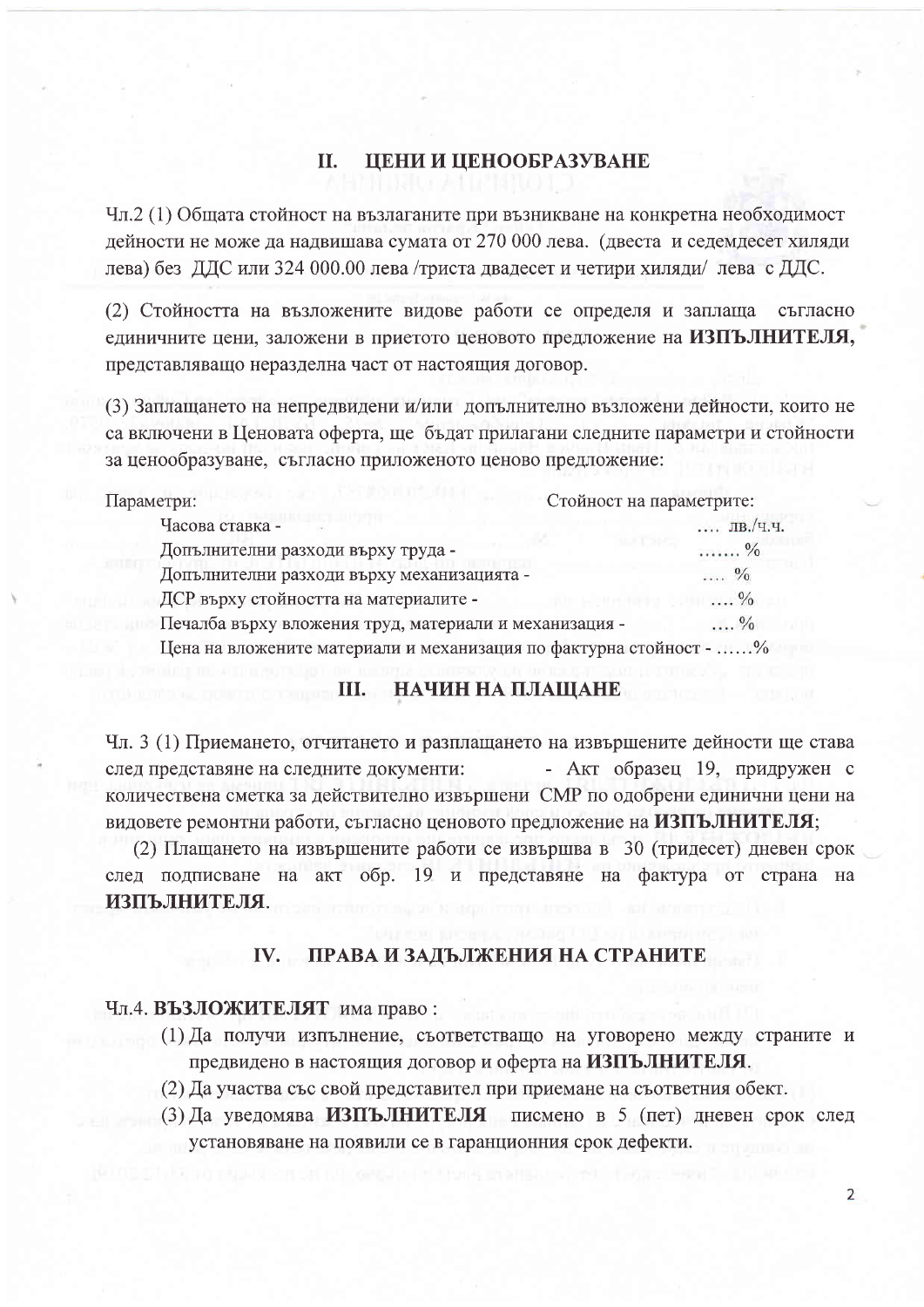- (4) ВЪЗЛОЖИТЕЛЯТ има право да проверяват изпълнението на този договор по всяко време, относно качеството на видовете работи, монтираните съоръжения, вложените материали и спазване правилата за безопасна работа по начин, незатрудняващ работата на ИЗПЪЛНИТЕЛЯ.
- (5) ВЪЗЛОЖИТЕЛЯТ има право, при констатиране на некачествено извършени работи, влагане на некачествени или нестандартни материали и съоръжения, да спира извършването на СМР до отстраняване на нарушението. Подмяна на същите и отстраняването на нарушенията са за сметка на ИЗПЪЛНИТЕЛЯ.

Чл. 5 ИЗПЪЛНИТЕЛЯТ има право да получи договореното възнаграждение при точно изпълнение на възложените работи.

#### Чл. 6 ИЗПЪЛНИТЕЛЯТ се задължава:

- (1) Да изпълнява възложените дейности качествено и в договорения срок, като организира и координира цялостния процес на строителството в съответствие с:
	- 1. Поетите ангажименти, съгласно предложенията и приложенията към офертата му:
	- 2. Действащите нормативни уредби в Република България
- (2) Да влага при изпълнението качествени материали, конструкции и съоръжения, отговарящи на нормативните изисквания.
- (3) Да предоставя на ВЪЗЛОЖИТЕЛЯ възможност да извършва контрол по изпълнение на работите.
- (4) Да извършва за своя сметка всички работи по отстраняването на виновно допуснати грешки, недостатьци и др., констатирани от ВЪЗЛОЖИТЕЛЯ на съответния обект.
- $(5)$  Да съставя, оформя и представя необходимите документи  $3a$ разплащане, отчитащи извършените СМР (количествени сметки, акт за извършени СМР и фактури).
- (6) Да отчита и представя фактури за възложените материали за допълнително възникналите нови видове работи.
- (7) Да не допуска повреди или разрушения на инженерната инфраструктура в и извън границите на обектите, при осъществяване на действия по изпълнение на договора.
- (8) Да не допуска замърсяване на улици и околна среда, да осигурява опазване на дърветата, тротоарите и площадките. Санкциите при констатирани нарушения са за сметка на ИЗПЪЛНИТЕЛЯ.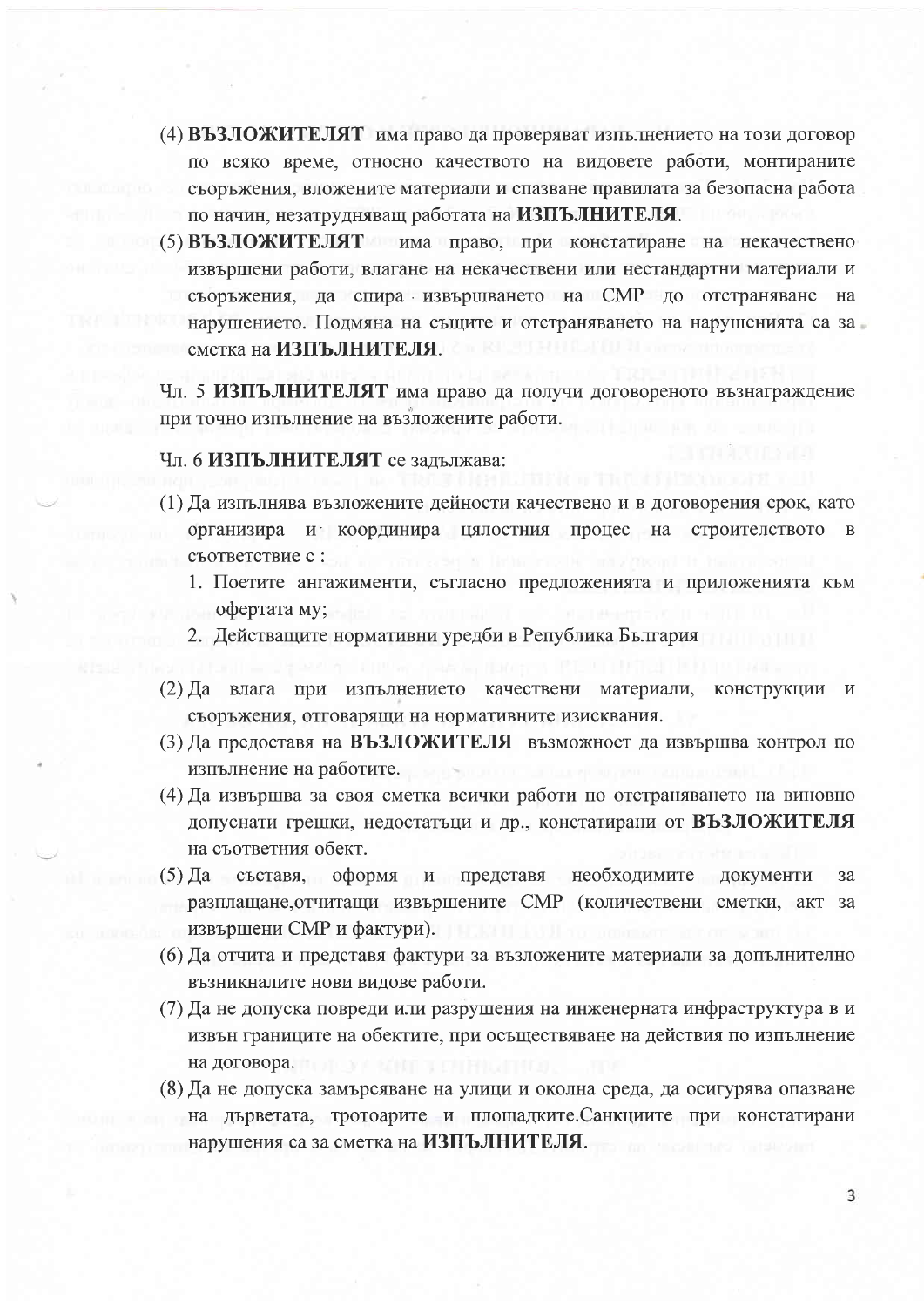### V. ГАРАНЦИОНЕН СРОК И ОТГОВОРНОСТИ

Чл. 7 (1) Гаранционните срокове за отделните видове дейности се определят съобразно чл.20 ал.4 от Наредба № 2 от 31 юли 2003 г. за въвеждане в експлоатация на строежите в Република България и минималните гаранционни срокове за изпълнени строителни и монтажни работи, съоръжения и строителни обекти, считано от датата на подписване на окончателния приемо - предавателен протокол.

(2) При поява на дефекти в сроковете на преходната алинея, ВЪЗЛОЖИТЕЛЯТ уведомява писмено ИЗПЪЛНИТЕЛЯ в 5 (пет) дневен срок след установяването му.

(3) ИЗПЪЛНИТЕЛЯТ се задължава да отстрани за своя сметка появили се дефекти в гаранционния срок. Срокът за отстраняването им се договаря допълнително между страните по договора. Поправките се приемат с констативен протокол, съставен от ВЪЗЛОЖИТЕЛ.

Чл.8 ВЪЗЛОЖИТЕЛЯТ и ИЗПЪЛНИТЕЛЯТ не носят отговорност при невиновно неизпълнение на договорените си задължения.

Чл. 9 Всички щети, понесени от ВЪЗЛОЖИТЕЛЯ в резултат на грешки, недостатьци и пропуски, настыпили в резултат на некачествено изпълнение, са за сметка на ИЗПЪЛНИТЕЛЯ.

Чл. 10 При неотстраняване на появилите се дефекти в гаранционния срок от ИЗПЪЛНИТЕЛЯ, направените разходи от ВЪЗЛОЖИТЕЛЯ за отстраняването им са дължими от ИЗПЪЛНИТЕЛЯ в троен размер, ведно с размера на претърпените щети.

### VI. УСЛОВИЯ ЗА ПРЕКРАТЯВАНЕ НА ДОГОВОРА

Чл.11. Настоящият договор може да бъде прекратен:

(1) С изтичане срока на договора.

(2) Преди изтичане срока на договора:

1. По взаимно съгласие;

2. При виновно неизпълнение на задълженията на една от страните по договора с 10 (десет) дневно писмено предизвестие от изправната до неизправната страна;

3. С писмено уведомяване от ВЪЗЛОЖИТЕЛЯ до ИЗПЪЛНИТЕЛЯ при забавяне на изпълнението на възложена дейност с повече от 3 (три) календарни дни.

#### VII. ДОПЪЛНИТЕЛНИ УСЛОВИЯ

Чл.12. Изменения, допълнения и прекратяване на договора се извършват по взаимно писмено съгласие на страните. Договорът може да бъде прекратен едностранно от